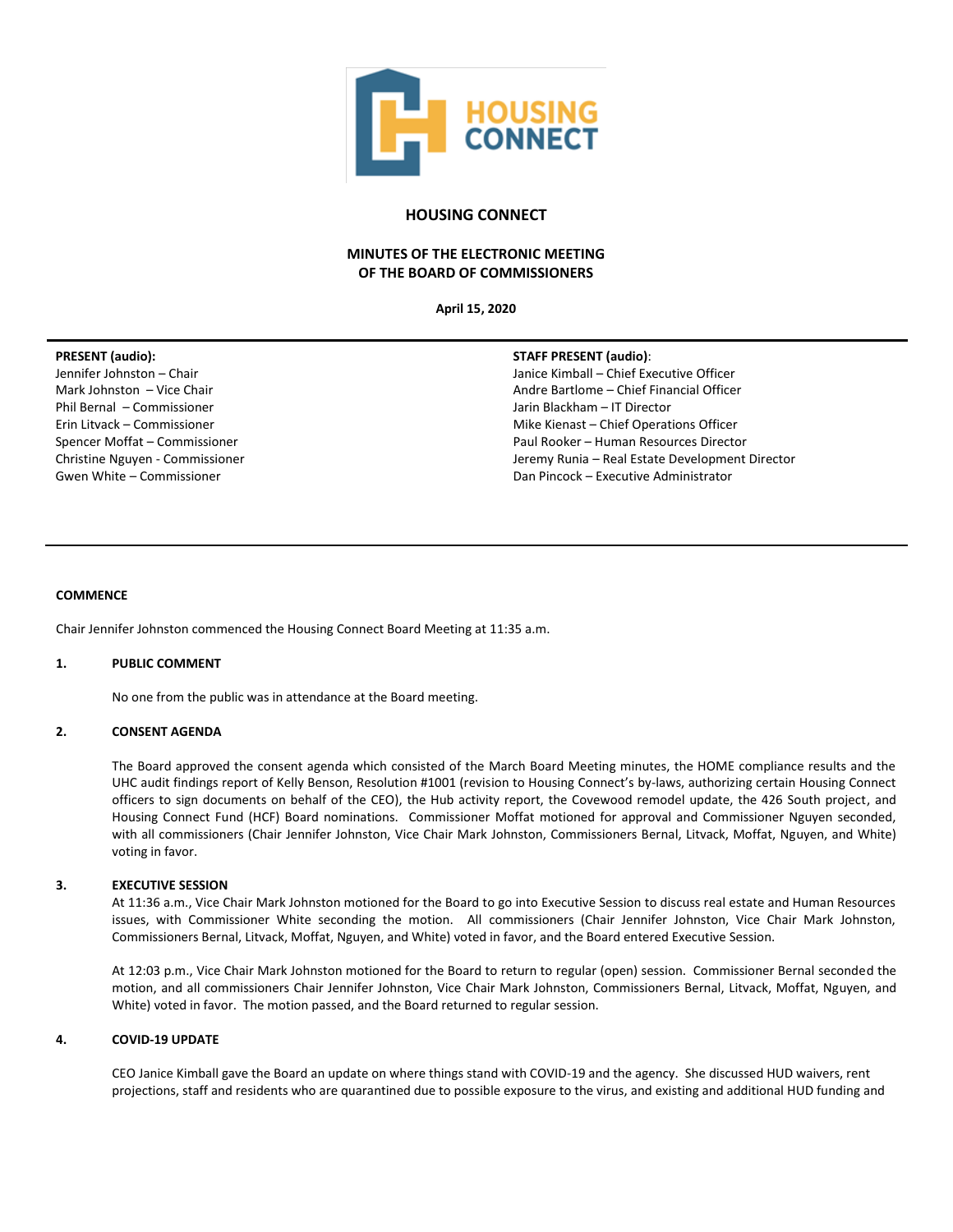cash reserves. CFO Andre Bartlome mentioned that he is in the process of submitting an application for Paycheck Protection Program (PPP) funding.

## **5. ACTION ITEMS**

## **Resolution #992 (Villa Charmant re-financing)**

Chair Jennifer Johnston abstained from voting and participating in this action item, given her affiliation with Zions Bank. Chief Operating Officer Mike Kienast informed the Board that Zions Bank offered the most competitive bid and was selected for the Villa Charmant refinancing. He also said that negotiations for reducing or eliminating the debt-service reserve requirement would continue, as a Zions Bank representative said there might be some flexibility in this requirement. CEO Janice Kimball added that there are some capital needs at the property, and Housing Connect would use some of the funds to fix them. Currently, Villa Charmant has substantial capital reserves, so the main purpose for the use of the additional funds would be for the acquisition of a new asset to continue to increase our unit count and provide more opportunities to connect people to quality affordable housing opportunities while promoting self-sufficiency and neighborhood revitalization. Commissioner Bernal motioned to approve the resolution, and Commissioner Nguyen seconded. Vice Chair Mark Johnston, Commissioners Bernal, Litvack, Moffat, Nguyen, and White voted in favor, with Chair Jennifer Johnston abstaining, and Resolution #992 for Villa Charmant re-financing was approved.

### **Resolutions #1000 and #1002**

Housing Connect CEO Janice Kimball explained that the proposed changes in the wording of the Section 8 Administrative Plan (Resolution #1000) would allow for the establishment of an emergency preference for families who are displaced or at imminent risk of being displaced due to a declared disaster (such as a pandemic), whereas the current wording indicates for natural disasters.

Resolution #1002 allows Housing Connect to use the Section 8 program to implement a short-term preference for 120 days to house those families who are in Rapid Re-housing and to households who are impacted by COVID-19 who have some barriers to housing and risk losing their housing whose income was at 80% Area Median Income (AMI) or below prior to the emergency. Through this resolution, Housing Connect would also be allowed to work with landlords to qualify families who are at 80% of AMI or below before being impacted by COVID-19 and accept referrals from them. CEO Janice Kimball indicated that the agency is in a unique position to be able to support the community, as it has approximately 600 vouchers that it can utilize between now and the end of the year due to being under-leased as a result of being put on short-fall last summer by HUD. This gives Housing Connect an extra tool to deploy vouchers. She also noted that the agency's big challenge will be to accelerate leasing and that there are those with a voucher who are hesitant and don't feel comfortable in using it right now and honoring their request to pause. She said the agency may want to look at the new HUD funding to see if there are incentives that can be utilized for landlords and to help individuals get into units. Vice Chair Mark Johnston mentioned that the homeless funding through the emergency shelter grants program which was a \$300 million to program and has now become a \$4 billion program gives a massive amount of EST funding, and HUD is waiving several rules in order to use that funding very quickly.

Vice Chair Mark Johnston motioned to approve resolutions #1000 and #1002, and Commissioner Litvack seconded the motion with all commissioners (Chair Jennifer Johnston, Vice Chair Mark Johnston, Commissioners Bernal, Litvack, Moffat, Nguyen, and White) voting in favor. Resolutions #1000 and #1002 were approved.

## **Resolution #1003 (authorization for the CEO to waive certain internal policies and procedures during a declared emergency)**

CEO Janice Kimball explained that this resolution authorizes the CEO (or others on her behalf) to waive certain internal policies and procedures which do not allow for the swift action required during a declared emergency. She used as an example the way how Housing Connect handles oral briefings to issue vouchers (the agency will offer a Powerpoint presentation and a YouTube video for clients to watch) and how it performs physical inspections (some may be done virtually, and the inspections are targeted on health and safety, or anything that will get someone into a unit – new or move). Vice Chair Mark Johnston said that in a recent call which he and other technical assistance providers had with HUD that HUD would look favorably on what agencies are doing as long as they are putting things in their policies. Janice Kimball added that COO Mike Kienast is putting together a spreadsheet with a list of policies and what Housing Connect is doing differently, which will help to be able to track the changes nicely and will give a record of what was done and when it was done. Chair Jennifer Johnston asked Executive Administrator Dan Pincock to put a note on future agendas to track and revisit this issue, given the language in the resolution that this resolution remains in effect until rescinded by the Board of Commissioners. Commissioner Litvack motioned to approve the resolution and Commissioner Nguyen seconded the motion, which all commissioners (Chair Jennifer Johnston, Vice Chair Mark Johnston, Commissioners Bernal, Litvack, Moffat, Nguyen, and White) voted in favor. Resolution #1003 passed.

### **Compensation for Front-line staff**

The Board approved management's plan (discussed during Executive Session) to compensate front-line staff for their diligent work in serving Housing Connect's clients and their needs, while risking possible direct exposure to COVID-19. Commissioner Nguyen motioned